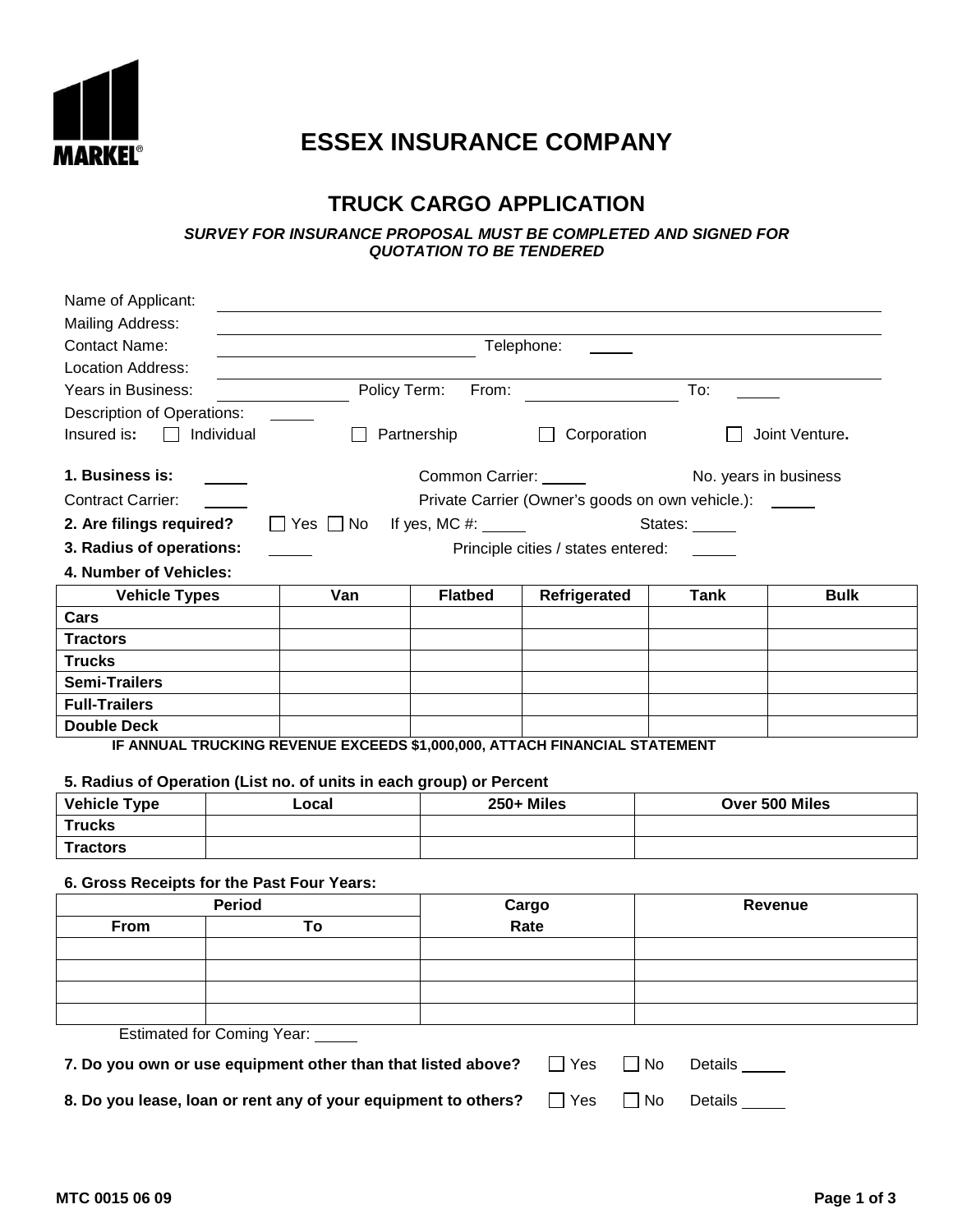| No.(s):                                                                                                                         | 9. Name of present insurance carrier(s) and Policy              |                     |                   |                                                                             | 10. Are present policies being canceled or not<br>renewed? $\Box$ Yes $\Box$ No<br>Details: _____ |                                     |                |                                                                                                     |  |  |
|---------------------------------------------------------------------------------------------------------------------------------|-----------------------------------------------------------------|---------------------|-------------------|-----------------------------------------------------------------------------|---------------------------------------------------------------------------------------------------|-------------------------------------|----------------|-----------------------------------------------------------------------------------------------------|--|--|
|                                                                                                                                 | 11. Limits Requested:                                           |                     |                   | <b>Average Exposure per</b><br><b>Vehicle</b>                               |                                                                                                   | <b>Maximum Exposure per Vehicle</b> |                |                                                                                                     |  |  |
|                                                                                                                                 | <b>Per Vehicle</b>                                              | <b>Per Disaster</b> |                   |                                                                             |                                                                                                   |                                     |                |                                                                                                     |  |  |
| \$                                                                                                                              |                                                                 | \$                  |                   | \$                                                                          |                                                                                                   | \$                                  |                |                                                                                                     |  |  |
|                                                                                                                                 | 12. Deductible Requested:                                       |                     | \$                |                                                                             |                                                                                                   |                                     |                |                                                                                                     |  |  |
| 13. Is Reefer Coverage required? Thes<br>$\Box$ No<br>If yes, attach the schedule.<br>Are all reefer units newer than 10 years? |                                                                 |                     |                   |                                                                             |                                                                                                   |                                     |                |                                                                                                     |  |  |
|                                                                                                                                 |                                                                 |                     |                   |                                                                             |                                                                                                   |                                     |                | 14. Experience - Current and Past Two Years: FLEETS ATTACH LOSS RUNS. IF MULTIPLE LOSSES - ITEMIZE. |  |  |
|                                                                                                                                 | <b>Losses Past 3 Years</b>                                      |                     | Date of Loss      |                                                                             | <b>Details</b>                                                                                    |                                     | <b>Carrier</b> |                                                                                                     |  |  |
|                                                                                                                                 |                                                                 |                     |                   |                                                                             |                                                                                                   |                                     |                |                                                                                                     |  |  |
|                                                                                                                                 |                                                                 |                     |                   |                                                                             |                                                                                                   |                                     |                |                                                                                                     |  |  |
|                                                                                                                                 |                                                                 |                     |                   |                                                                             |                                                                                                   |                                     |                |                                                                                                     |  |  |
|                                                                                                                                 | 15. Driver's Full Name as it appears on License:<br><b>NAME</b> |                     | <b>BIRTH DATE</b> |                                                                             | <b>STATE &amp; DRIVER LICENSE</b>                                                                 |                                     |                | <b>DATE EMPLOYED</b>                                                                                |  |  |
|                                                                                                                                 |                                                                 |                     |                   |                                                                             | <b>NUMBER</b>                                                                                     |                                     |                |                                                                                                     |  |  |
|                                                                                                                                 |                                                                 |                     |                   |                                                                             |                                                                                                   |                                     |                |                                                                                                     |  |  |
|                                                                                                                                 |                                                                 |                     |                   |                                                                             |                                                                                                   |                                     |                |                                                                                                     |  |  |
|                                                                                                                                 |                                                                 |                     |                   |                                                                             |                                                                                                   |                                     |                |                                                                                                     |  |  |
|                                                                                                                                 |                                                                 |                     |                   |                                                                             |                                                                                                   |                                     |                |                                                                                                     |  |  |
|                                                                                                                                 |                                                                 |                     |                   |                                                                             |                                                                                                   |                                     |                |                                                                                                     |  |  |
|                                                                                                                                 |                                                                 |                     |                   |                                                                             |                                                                                                   |                                     |                |                                                                                                     |  |  |
|                                                                                                                                 |                                                                 |                     |                   |                                                                             |                                                                                                   |                                     |                |                                                                                                     |  |  |
|                                                                                                                                 |                                                                 |                     |                   |                                                                             |                                                                                                   |                                     |                |                                                                                                     |  |  |
|                                                                                                                                 |                                                                 |                     |                   | 16. Description of Equipment - All vehicles do not have to carry same limit |                                                                                                   |                                     |                |                                                                                                     |  |  |
| No.                                                                                                                             | <b>Trade Name</b>                                               | Yr. Built           | <b>Type</b>       | <b>Radius</b>                                                               | <b>ID Number</b>                                                                                  |                                     |                | Limit                                                                                               |  |  |
|                                                                                                                                 |                                                                 |                     |                   |                                                                             |                                                                                                   |                                     |                |                                                                                                     |  |  |
|                                                                                                                                 |                                                                 |                     |                   |                                                                             |                                                                                                   |                                     |                |                                                                                                     |  |  |
|                                                                                                                                 |                                                                 |                     |                   |                                                                             |                                                                                                   |                                     |                |                                                                                                     |  |  |
|                                                                                                                                 |                                                                 |                     |                   |                                                                             |                                                                                                   |                                     |                |                                                                                                     |  |  |
|                                                                                                                                 |                                                                 |                     |                   |                                                                             |                                                                                                   |                                     |                |                                                                                                     |  |  |
|                                                                                                                                 |                                                                 |                     |                   |                                                                             |                                                                                                   |                                     |                |                                                                                                     |  |  |
|                                                                                                                                 |                                                                 |                     |                   |                                                                             |                                                                                                   |                                     |                |                                                                                                     |  |  |
|                                                                                                                                 |                                                                 |                     |                   |                                                                             |                                                                                                   |                                     |                |                                                                                                     |  |  |